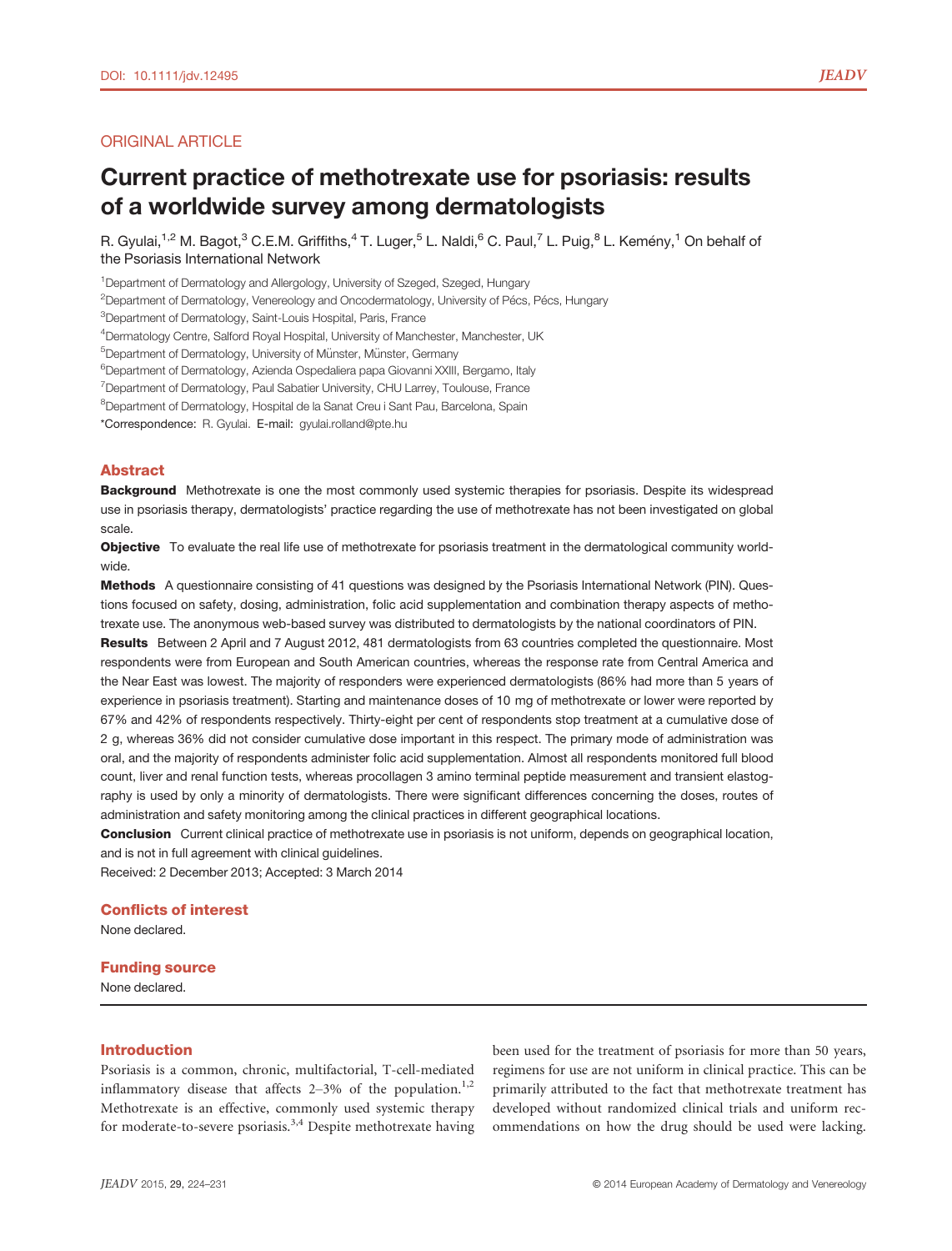**Table 1** Baseline characteristics of survey respondents  $(N = 481)$ 

| Characteristics                                       | $n$ (%)     |
|-------------------------------------------------------|-------------|
| Sex                                                   |             |
| Female                                                | 240 (49.9)  |
| Male                                                  | 241 (50.1)  |
| Age                                                   |             |
| Mean overall (SD)                                     | 48.3 (10.7) |
| $27-40$ years                                         | 134 (27.8)  |
| $41 - 55$ years                                       | 207 (43.0)  |
| 56-80 years                                           | 137 (28.5)  |
| Missing                                               | 3(0.7)      |
| Years of experience in psoriasis treatment            |             |
| Maximum 5 years                                       | 68 (14.1)   |
| $6-10$ years                                          | 85 (17.7)   |
| More than 10 years                                    | 326 (67.8)  |
| Missing                                               | 2(0.4)      |
| Average weekly number of psoriasis patients consulted |             |
| $0 - 5$                                               |             |
|                                                       | 120 (24.9)  |
| $6 - 10$                                              | 133 (27.6)  |
| $11 - 20$                                             | 117 (24.3)  |
| $21 - 50$                                             | 86 (17.9)   |
| >50                                                   | 25(5.2)     |
| Region of practice                                    |             |
| Africa                                                | 37 (7.7)    |
| Near East                                             | 34 (7.1)    |
| Europe                                                | 183 (38.0)  |
| Asia                                                  | 54 (11.1)   |
| North America                                         | 37 (7.7)    |
| Central America                                       | 24 (5.0)    |
| South America                                         | 109 (22.7)  |
| Missing or not included                               | 3(0.7)      |
| Countries with at least five respondent               |             |
| Algeria                                               | 10          |
| Argentina                                             | 38          |
| <b>Brazil</b>                                         | 13          |
| Canada                                                | 27          |
| Chile                                                 | 11          |
| Colombia                                              | 16          |
| Costa Rica                                            | 11          |
| Egypt                                                 | 16          |
| France                                                | 34          |
| Georgia                                               | 12          |
| Honduras                                              | 7           |
| Hungary                                               | 17          |
| India                                                 | 20          |
| Iran                                                  | 8           |
| Israel                                                | 9           |
| Italy                                                 | 9           |
| Korea, South                                          | 5           |
| Lebanon                                               | 6           |
| Mexico                                                | 11          |
| Palestine                                             | 5           |
|                                                       |             |

Table 1 Continued

| <b>Characteristics</b>     | $n$ (%) |
|----------------------------|---------|
| Peru                       | 9       |
| Portugal                   | 5       |
| Saudi Arabia               | 5       |
| Slovenia                   | 7       |
| Spain                      | 38      |
| Taiwan (Republic of China) | 17      |
| Tunisia                    | 5       |
| Turkey                     | 9       |
| Ukraine                    | 5       |
| United Kingdom             | 24      |
| United States of America   | 10      |
| Venezuela                  | 6       |
|                            |         |

This has led to the development of several dosing, scheduling, safety monitoring and folic acid supplementation approaches.<sup>5,6</sup> Recently, data accumulating from a few randomized trials have led to the development of more consistent clinical recommendations.<sup>7,8</sup> It is not known, however, how these recommendations are translated into current dermatological practice. Whilst it seems reasonable that differences in the characteristics of dermatologists (e.g. age, gender, experience) may contribute to different treatment regimens, this has not been scientifically investigated regarding methotrexate use in psoriasis. Furthermore, although there are anecdotal reports on the differences in use of methotrexate in different geographical regions,<sup>9</sup> no study has been performed yet to identify these disparities.

## Materials and methods

A questionnaire consisting of 41 questions was designed by the board members of the Psoriasis International Network (PIN), a network of psoriasis professionals and patient representatives from 95 countries. Participants were asked to specify their age, how experienced they were in the treatment of psoriasis, and whether their practice was public hospital or private/office based, or both. Questions focused on the dermatologist's current practice regarding pretreatment screening tests, safety monitoring, dosing, drug administration, folic acid supplementation, efficacy assessment and combination therapy aspects of methotrexate use. The anonymous web-based survey was distributed to dermatologists by the national coordinators of PIN. The questionnaire can be viewed online following this link.

Statistical analysis was carried out using spss 15.0 statistical program. Pearson chi-squared, paired t-test test were used. P values of less than 0.05 were considered statistically significant.

#### **Results**

Between 2 April and 7 August 2012, 481 dermatologists from 63 countries completed the questionnaire. The questionnaires were for the most part completed in their entirety; the response rate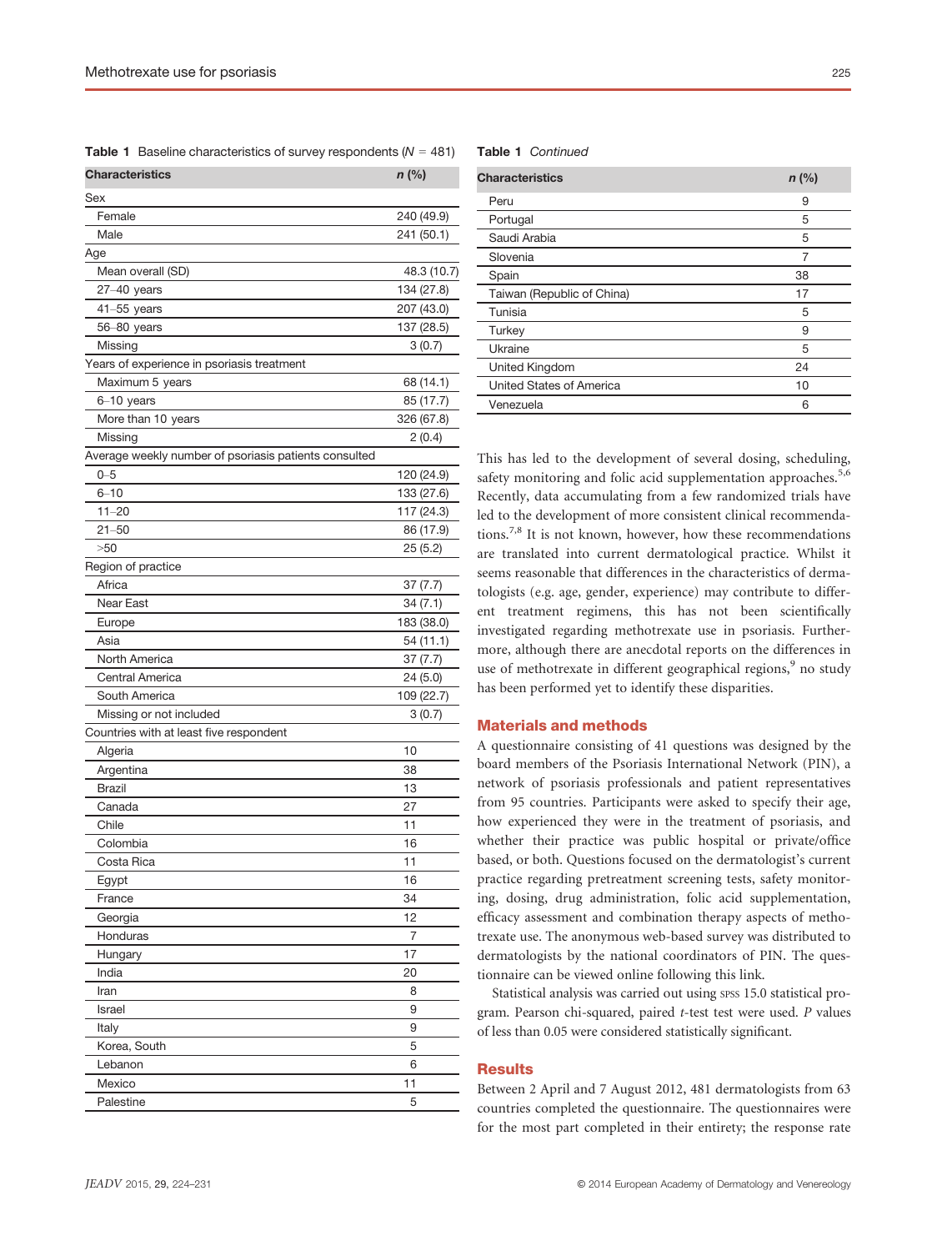|                               | Week <sub>1</sub>           | Week 4                   | <b>Maintenance</b>  | <b>Maximum</b>            | <b>Cumulative</b><br>MTX dose (g) | <b>Folic acid weekly</b><br>dose (mg) |  |
|-------------------------------|-----------------------------|--------------------------|---------------------|---------------------------|-----------------------------------|---------------------------------------|--|
|                               | <b>Weekly MTX dose (mg)</b> |                          |                     |                           |                                   |                                       |  |
| Total                         | $9.7 \pm 5.1$               | $12.9 \pm 4.6$           | $12.3 \pm 4.5$      | $22.1 \pm 5.3$            | $2.5 \pm 1.1$                     | $16.8 \pm 11.7$                       |  |
| Gender                        |                             |                          |                     |                           |                                   |                                       |  |
| Female                        | $9.1 \pm 5.1$               | $12.4 \pm 4.5$           | $12.2 \pm 4.5$      | $21.4 \pm 5.4$            | $2.5 \pm 1.1$                     | $16.8 \pm 11.7$                       |  |
| Male                          | $10.3 \pm 5.0^*$            | $13.4 \pm 4.6^*$         | $12.4 \pm 4.6$      | $22.8 \pm 5.2^*$          | $2.5 \pm 1.1$                     | $16.9 \pm 11.7$                       |  |
| Age                           |                             |                          |                     |                           |                                   |                                       |  |
| 28-40 years old               | $9.2 \pm 4.6$               | $12.5 \pm 4.6$           | $12.2 \pm 4.8$      | $21.5 \pm 5.3^*$          | $2.3 \pm 0.9^*$                   | $17.6 \pm 11.7$                       |  |
| 41-55 years old               | $10.0 \pm 4.8$              | $13.0 \pm 4.4$           | $12.5 \pm 4.5$      | $21.9 \pm 4.8^*$          | $2.5 \pm 1.1$                     | $17.0 \pm 11.3$                       |  |
| 56-80 years old               | $9.9 \pm 5.9$               | $13.3 \pm 4.7$           | $12.2 \pm 4.3$      | $23.2 \pm 5.9$            | $2.7 \pm 1.2$                     | $16.0 \pm 12.2$                       |  |
| Experience                    |                             |                          |                     |                           |                                   |                                       |  |
| <5 years of experience        | $9.3 \pm 4.7$               | $12.1 \pm 4.2$           | $11.4 \pm 4.7$      | $21.0 \pm 5.1$            | $2.4 \pm 1.1$                     | $18.7 \pm 12.9$                       |  |
| 6-10 years of experience      | $9.8 \pm 4.7$               | $12.6 \pm 4.9$           | $12.4 \pm 5.0$      | $21.6 \pm 5.4$            | $2.4 \pm 1.1$                     | $18.8 \pm 11.5$                       |  |
| >10 years of experience       | $9.8 \pm 5.2$               | $13.2 \pm 4.5$           | $12.5 \pm 4.4$      | $22.5 \pm 5.3^*$          | $2.6 \pm 1.1$                     | $16.0 \pm 11.4*$                      |  |
| Location                      |                             |                          |                     |                           |                                   |                                       |  |
| Africa                        | $13.4 \pm 5.2$ †            | $15.3 \pm 5.3^+$         | $12.8 \pm 5.2$ ‡    | $23.6 \pm 4.21$           | $2.0 \pm 0.6$                     | $22.2 \pm 9.9$ †                      |  |
| Near East                     | $8.2 \pm 4.7$ ; †           | $13.4 \pm 4.3^{\dagger}$ | $12.4 \pm 4.6$ t, † | $22.4 \pm 4.1$ $\ddagger$ | $2.8 \pm 1.3$ 1,†                 | $19.1 \pm 11.8$                       |  |
| Europe                        | $9.0 \pm 5.1$ ; †           | $12.8 \pm 4.2$ ; †       | $13.1 \pm 4.0$ ; †  | $22.8 \pm 4.1$ $\ddagger$ | $2.7 \pm 1.2$ ; †                 | $14.8 \pm 11.4$                       |  |
| Asia                          | $8.6 \pm 4.6$ t, †          | $11.3 \pm 4.21$          | $9.3 \pm 4.1$ †     | $18.2 \pm 5.8$ †          | $1.9 \pm 0.7$                     | $20.9 \pm 11.7$ †                     |  |
| North America                 | $8.5 \pm 4.7$ ; †           | $12.9 \pm 3.6$ t         | $14.7 \pm 3.4$ :    | $24.1 \pm 5.1$ $\ddagger$ | $3.0 \pm 1.1$ ; †                 | $16.1 \pm 11.8$                       |  |
| Central America               | $10.5 \pm 5.2$ ‡            | $11.8 \pm 6.4$ t         | $10.5 \pm 5.5$ †    | $20.6 \pm 6.0^+$          | $2.4 \pm 1.2$                     | $21.6 \pm 13.0$ †                     |  |
| South America                 | $10.9 \pm 4.7$ ‡            | $13.2 \pm 4.7$ ;         | $11.9 \pm 4.5$ ; †  | $21.8 \pm 6.4$ t, †       | $2.5 \pm 1.0$ ; †                 | $15.2 \pm 11.1$ $\ddagger$            |  |
| Dose increase practice        |                             |                          |                     |                           |                                   |                                       |  |
| Never or rarely ( $n = 156$ ) | $11.5 \pm 5.8$              | $14.2 \pm 5.2$           | $12.1 \pm 5.3$      | $20.7 \pm 5.6$            | $2.4 \pm 1.1$                     | $17.3 \pm 11.4$                       |  |
| Sometimes ( $n = 128$ )       | $9.4 \pm 4.6^*$             | $12.8 \pm 4.2^*$         | $12.1 \pm 4.4$      | $22.1 \pm 5.0^*$          | $2.6 \pm 1.2$                     | $16.9 \pm 11.6$                       |  |
| Often or always ( $n = 197$ ) | $8.5 \pm 4.3^*$             | $12.0 \pm 3.9^*$         | $12.7 \pm 3.9$      | $23.2 \pm 5.1^*$          | $2.6 \pm 1.0$                     | $16.4 \pm 12.0$                       |  |

Table 2 Relationships of recommended methotrexate and folic acid doses with gender, age, clinical experience, geographical location and methotrexate dose increase habit of the dermatologist

Gender:  $* P < 0.05$  compared to females.

Age:

• Maximum weekly dose:  $*P < 0.05$  compared to 56-80 years old.

• Cumulative dose: \*P < 0.05 compared to 56-80 years old.

Experience:

• Maximum weekly dose:  $*P < 0.05$  compared to <5 years of experience.

• Folic acid weekly dose:  $*P < 0.05$  compared to 6-10 years of experience.

Location:

• Week 1 dose:  $\sharp P$  < 0.05 compared to Africa,  $\sharp P$  < 0.05 compared to South America.

• Maintenance dose:  $\sharp P$  < 0.05 compared to Asia,  $\sharp P$  < 0.05 compared to North America.

• Maximum weekly dose:  $\sharp P < 0.05$  compared to Asia,  $\sharp P < 0.05$  compared to North America.

• Cumulative dose:  $P < 0.05$  compared to Africa,  $\uparrow P < 0.05$  compared to Asia.

• Folic acid weekly dose:  $\sharp P < 0.05$  compared to Africa,  $\sharp P < 0.05$  compared to Europe.

Dose increase practice:

• Week 1 dose: \*P < 0.05 compared to Never or rarely.

• Week 4 dose:  $*P < 0.05$  compared to Never or rarely.

• Maximum weekly dose:  $*P < 0.05$  compared to Never or rarely.

to each question was over 98% (Table 1). Most respondents were from European and South American countries (number of respondent  $n = 183$  and 109 respectively). The number of responses received from other regions were comparable (Africa  $n = 37$ ; Near East  $n = 34$ ; Asia  $n = 54$ ; North America  $n = 37$ and Central America  $n = 24$ ). The following participating coun-

<sup>•</sup> Week 4 dose:  $\sharp P$  < 0.05 compared to Africa,  $\sharp P$  < 0.05 compared to Asia.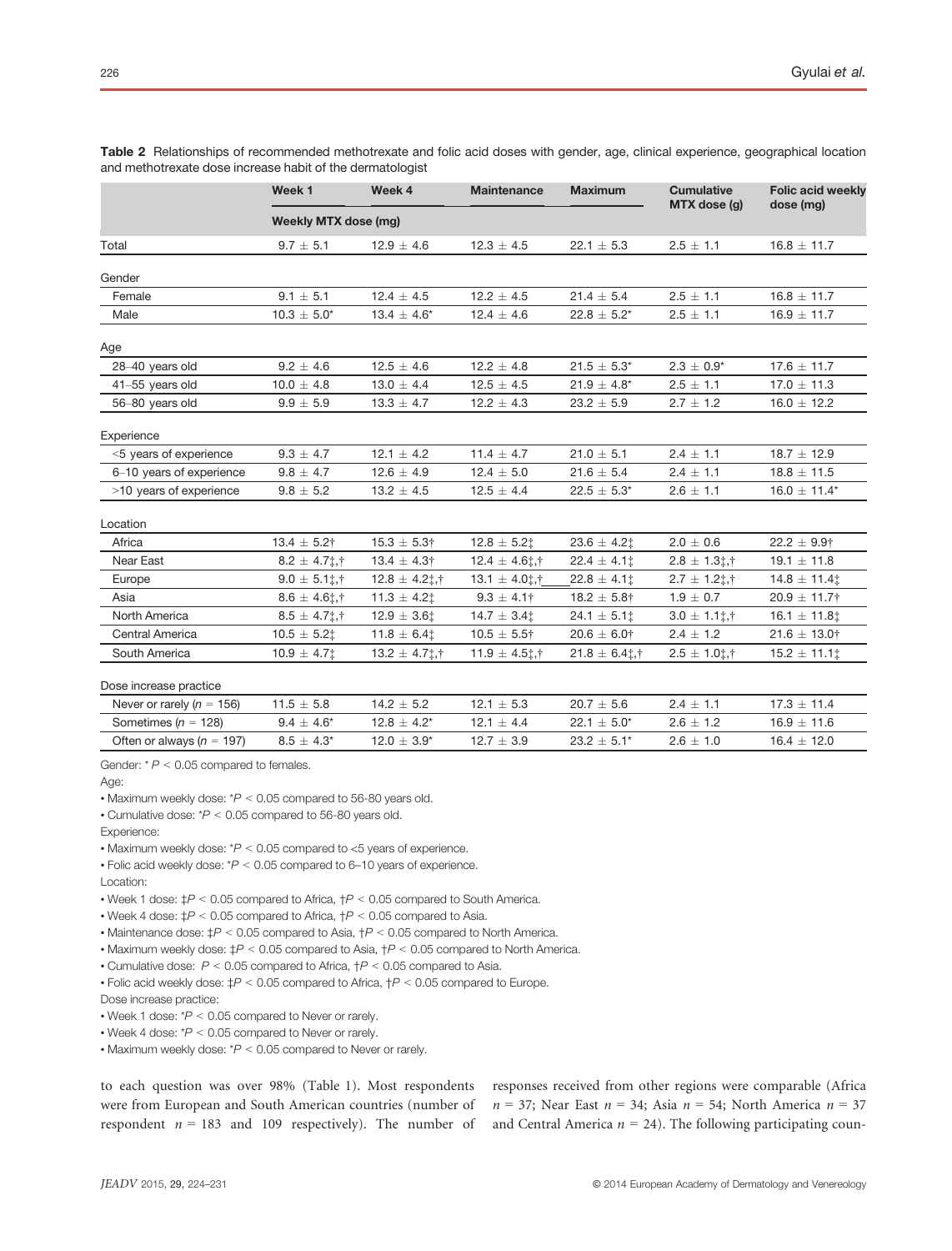tries were considered as Near East: Iran, Israel, Lebanon, Kuwait, Palestine and Saudi Arabia. The countries with the most participating dermatologists were Argentina, Spain and France  $(n = 38, 38, 4)$  and 34, respectively; for the list of countries with at least five respondents, please see Table 1). As the response rate from Australia and New Zealand was very low (one respondent from each country), we did not include these two countries in our subanalysis of geographical regions. The female-to-male ratio was equal (240 vs. 241), and the majority of respondents were middle aged, experienced dermatologists (mean age was 48.3 years, 86% had more than 5 years and 68% had more than 10 years of experience in psoriasis treatment). Male respondents were somewhat older and more experienced than female respondents (data not shown). Most dermatologists saw less than 20 psoriasis patients weekly.

#### Methotrexate dosing and administration

The most frequent starting dose of methotrexate was 7.5 mg  $(n = 131, 27\%)$ , whereas 15 and 5 mg were the second and third most frequently used doses ( $n = 100$ , 21% and  $n = 94$ , 20%, respectively). Doses lower than or equal to 10 mg were recommended by two-thirds of the respondent dermatologists  $(n = 324, 67.4\%)$ . The mean starting dose was  $9.7 \pm 5.1$  mg (Table 2). Respondents reported the use of increasing doses at the second, third and fourth week of methotrexate therapy, the mean doses being  $11.7 \pm 4.5$ ,  $12.6 \pm 4.4$  and  $12.9 \pm 4.6$  mg respectively. At the second, third and fourth visits, 15 mg was the most frequently recommended dose  $(n = 152, 31.6\%)$  $n = 174$ , 36.2% and  $n = 191$ , 39.7% respectively). More than a third of the respondents ( $n = 188, 39.1\%$ ) recommend a maximum dose of 10 mg at week 4.

We were interested to learn how frequently respondents applied a test dose of methotrexate. We considered the first week dose to be a test dose, if it was not more than 7.5 mg and the dose was increased by a minimum of 5 mg at the next visit. Using these criteria, 102 (21.2%) dermatologists used a test dose strategy (data not shown). The mean methotrexate maintenance dose (12.3  $\pm$  4.5 mg) was practically same as the week 4 dose, and a large proportion of dermatologists ( $n = 204, 42.4\%$ ) prescribe weekly doses of methotrexate at 10 mg or lower for treatment maintenance. The mean maximum weekly dose was  $22.1 \pm 5.3$  mg. Again, a significant proportion of respondents were cautious regarding the recommended highest doses: in 103 cases (21.5%) the maximum dose prescribed did not exceed 15 mg.

Concerning the maximum cumulative dose, it should be noted that a significant number of dermatologists ( $n = 187$ , 38.9%) do not consider cumulative dose an important factor in treatment continuation. Among those who provided a numerical maximum cumulative dose, answers were almost equally distributed between 1.5 g ( $n = 86, 29.5\%$ ), 2.0 g ( $n = 82, 28.1\%$ ) and 3.0 g ( $n = 87$ , 29.8%), whereas 5 g doses were used by fewer respondents ( $n = 34$ , 11.6%). The mean maximum cumulative dose was  $2.5 \pm 1.1$  mg.

Female dermatologists were found to be more conservative than males in their starting doses, with significantly lower doses: 9.1  $\pm$  5.1 mg vs. 10.3  $\pm$  5.0 mg at week 1 and 12.4  $\pm$  4.5 mg vs. 13.4  $\pm$  4.6 mg at week 4 respectively) (Table 2. In contrast, there was no difference in the recommended maintenance doses between female and male respondents  $(12.2 \pm 4.5)$  and 12.4  $\pm$  4.6 mg respectively). While female dermatologists prefer to apply lower maximum methotrexate doses (21.4  $\pm$  5.4 and  $22.8 \pm 5.2$  mg, females and males, respectively), there is no gender difference in the cumulative methotrexate dose (2.5  $\pm$  1.1 and 2.5  $\pm$  1.1 g). The age and clinical experience of the dermatologists did not influence the recommended starting and maintenance doses of methotrexate doses: week 1, week 4 and maintenance doses were not significantly different between the groups of 28–40 years old, 41–55 years old and 56–80 years old dermatologists, and the same applied to dermatologists with less than 5 years' experience, 6–10 years' experience and more than 10 years' experience in psoriasis treatment. In contrast, older and more experienced dermatologists tended to use higher maximum weekly and cumulative methotrexate doses (for values and significance see Table 2).

Interestingly, when the methotrexate dosing patterns in different geographical locations were analysed, relatively large differences were found. The starting (week 1) methotrexate dose was significantly higher in African countries (13.4  $\pm$  5.2 mg) than in any other region. Dermatologists recommended rather conservative week 1 doses in the Near East  $(8.2 \pm 4.7 \text{ mg})$ ,

Table 3 Primary mode of methotrexate administration in different geographical locations

|                               | Oral       | <b>Intramuscular</b> | <b>Subcutaneous</b> |
|-------------------------------|------------|----------------------|---------------------|
| Total ( $n = 481$ )           | 423 (87.9) | 35(7.3)              | 21(4.4)             |
| Gender                        |            |                      |                     |
| Female ( $n = 240$ )          | 216 (90.0) | 14 (5.8)             | 10 (4.2)            |
| Male ( $n = 241$ )            | 209 (86.7) | 21(8.7)              | 11 $(4.6)$          |
| Location                      |            |                      |                     |
| Africa ( $n = 37$ )           | 24 (64.9)  | 13(35.1)             | 0(0.0)              |
| Near East ( $n = 34$ )        | 28 (82.4)  | 6(17.6)              | 0(0.0)              |
| Europe ( $n = 184$ )          | 157 (85.8) | 9(4.9)               | 18 (9.8)            |
| Asia ( $n = 54$ )             | 52 (96.3)  | 2(3.7)               | 0(0.0)              |
| North America<br>$(n = 37)$   | 37 (100.0) | 0(0.0)               | 0(0.0)              |
| Central America<br>$(n = 24)$ | 23 (95.8)  | 1(4.2)               | 0(0.0)              |
| South America<br>$(n = 109)$  | 102 (93.6) | 4(3.7)               | 3(2.8)              |
|                               |            |                      |                     |

Values within parenthesis are expressed in percentage.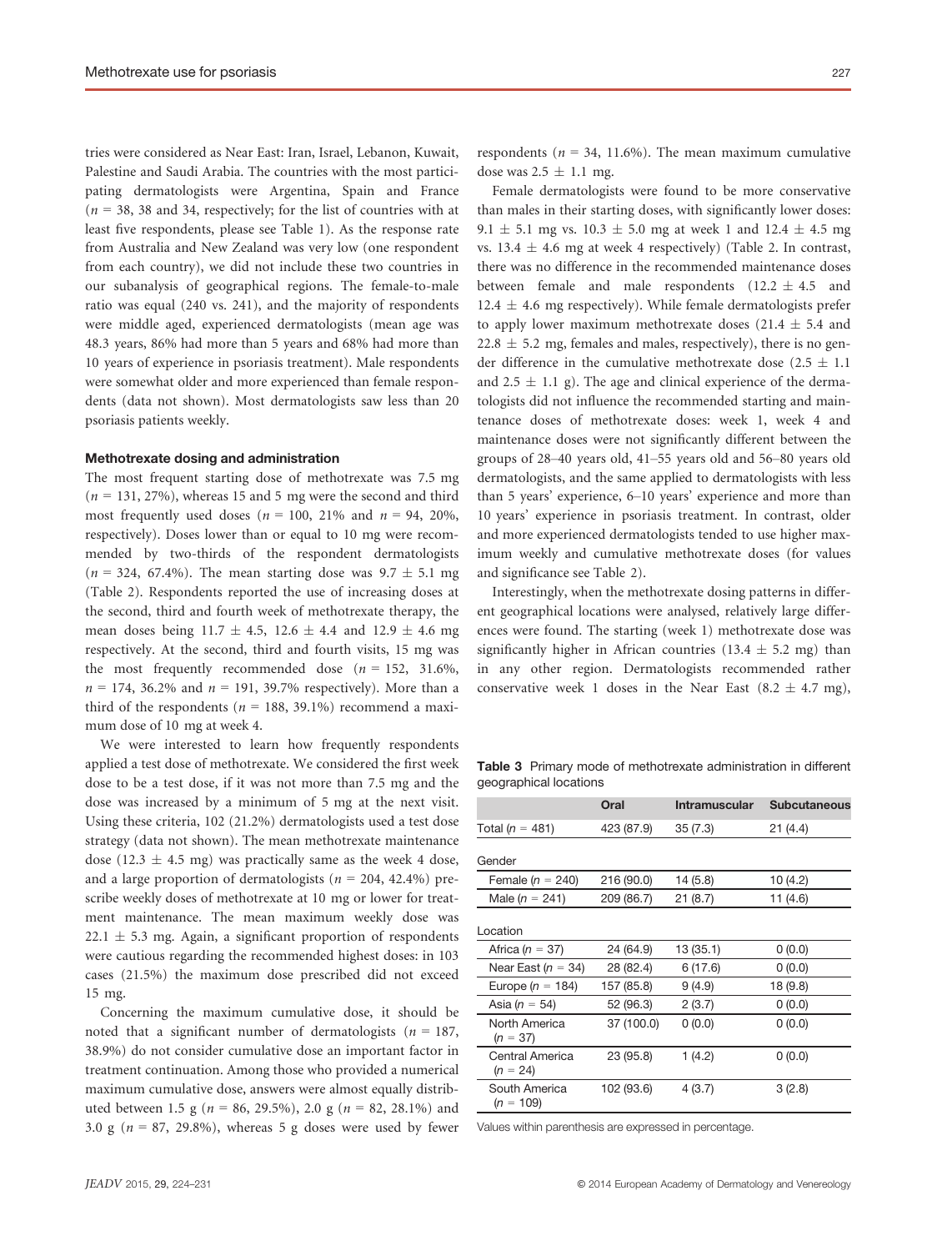North America (8.5  $\pm$  4.7 mg), Asia (8.6  $\pm$  4.6 mg) and Europe (9.0  $\pm$  5.1 mg), whereas respondents from Central and South America generally use somewhat higher starting doses  $(10.5 \pm 5.2 \text{ and } 10.9 \pm 4.7 \text{ mg respectively})$ . At the 4th week, African dermatologists continue to be using the highest weekly doses  $(15.3 \pm 5.3 \text{ mg})$ , whereas the mean dose in Asia  $(11.3 \pm 4.2 \text{ mg})$  is significantly lower than in most other regions. The dosing pattern seems to change considerably during the maintenance period, dermatologists in North America recommending significantly higher maintenance and maximum weekly doses (14.7  $\pm$  3.4 and 24.1  $\pm$  5.1 mg respectively) than colleagues in most other geographical regions. In Asia, mean maintenance and maximum doses (9.3  $\pm$  4.1 and 18.2  $\pm$  5.8 mg respectively) are significantly lower than in any other region, except for Central America. The highest and lowest cumulative doses – calculated as the weekly maintenance dose multiplied by the length of treatment (in weeks) – were reported in regions with the highest and lowest maintenance doses, namely North America and Asia (3.0  $\pm$  1.1 and 1.9  $\pm$  0.7 g respectively). It is, however, somewhat surprising that the cumulative dose reported by African dermatologists  $(2.0 \pm 0.6 \text{ g})$  is the second lowest value. Thus, it appears that while the starting doses are high in Africa, dermatologists tend to continue methotrexate treatment for shorter periods than in other geographical regions.

We next analysed the relationship between the applied methotrexate doses and the dermatologists' tendency to increase the dose in case of non-satisfactory clinical improvement. Although a large proportion of dermatologists ( $n = 197, 41.0\%$ ) always or frequently (in more than 75% of cases) increase the dose in case of inadequate therapeutic response, a significant portion  $(n = 156, 32.4\%)$  reported to either never or rarely do so in patients with inadequate response. Interestingly, those who never or rarely increase the dose prescribe significantly higher first and fourth week doses of methotrexate than those who are more likely to raise the dose (Table 2). On the other hand, while there was no difference in the recommended maintenance and cumulative doses between the groups, the maximum doses were significantly lower among those who generally do not increase the methotrexate dose in case of suboptimal therapeutic result (Table 2).

## Methotrexate administration

Most of the participating dermatologists ( $n = 423, 87.9\%$ ) primarily prescribe oral methotrexate (Table 3); intramuscular and subcutaneous administration is used considerably less frequently  $(n = 35, 7.3\%$  and  $n = 21, 4.4\%$  respectively). Whilst the choice of primary mode of methotrexate administration is not influenced by the gender of the prescribing dermatologist, it is heavily dependent on the geographical location. More than one-third of African dermatologists ( $n = 13, 35.1\%$ ) principally prescribe methotrexate in the form of intramuscular injection, whereas subcutaneous use is almost exclusively limited to European countries. A relatively small portion of respondents switch from oral to intramuscular or subcutaneous administration always or frequently (in more than 75% of cases) in case of inadequate therapeutic response ( $n = 100, 20.8\%$ ) or gastrointestinal side effects ( $n = 155$ , 32.2%). A number of respondents never or rarely consider transitioning from oral to injectable methotrexate (because of inadequate efficacy ( $n = 268, 55.7\%$ ) or gastrointestinal adverse events ( $n = 222, 46.2\%$ ).

## Folic acid supplementation

Most of the participating dermatologists ( $n = 392, 81.5\%$ ) prescribe folic acid supplementation during methotrexate treatment in more than 75% of the cases (data not shown). On the other hand, only 7 (1.5%) and 30 (6.2%) respondents reported that



Figure 1 Folic acid and methotrexate weekly maintenance doses recommended by the respondent dermatologist ( $n = 481$ ). Each dot represents one respondent. No correlation was observed between the applied weekly methotrexate and recommended weekly folic acid doses.

40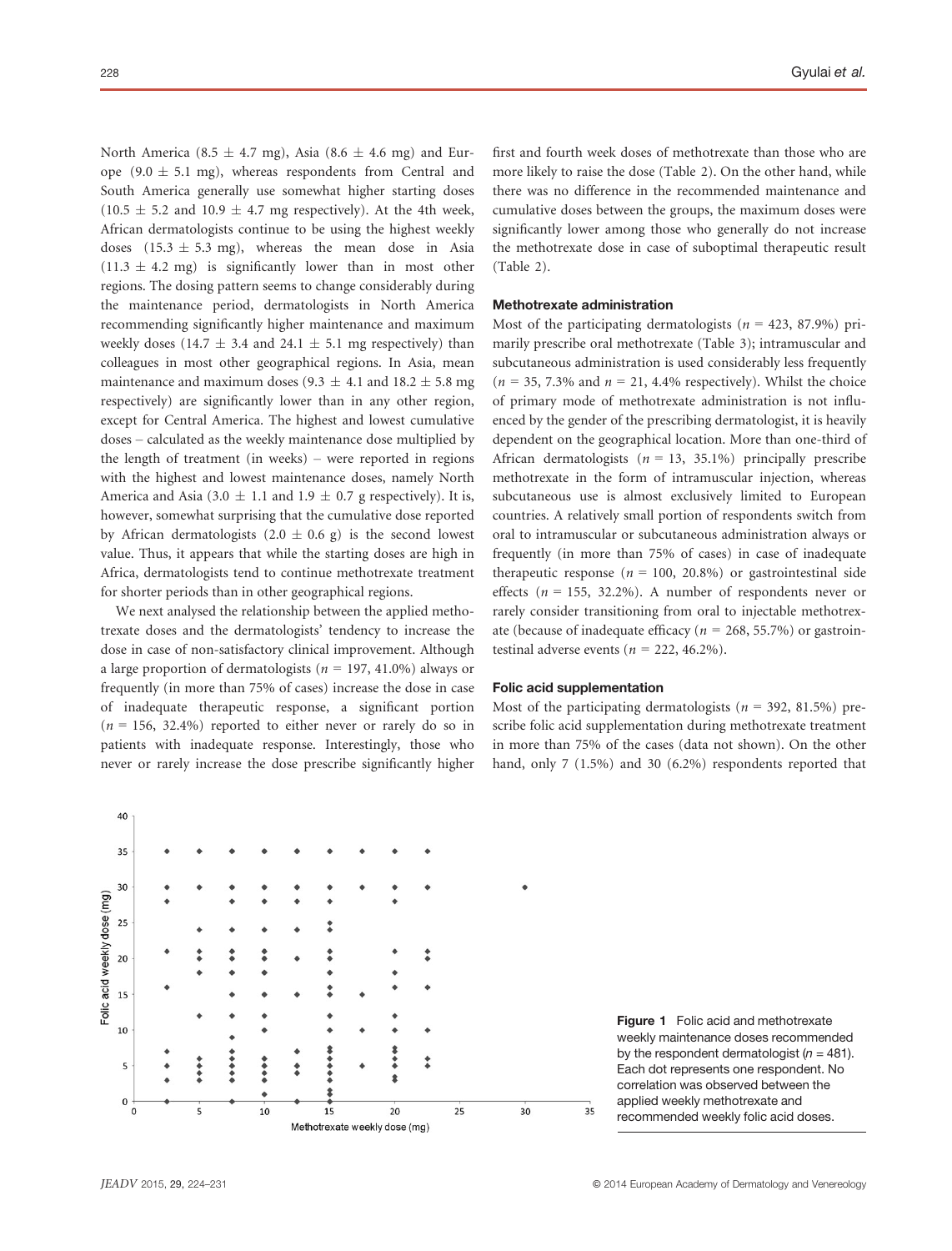| <b>Table 4</b> Frequency of examinations recommended by respondent |
|--------------------------------------------------------------------|
| dermatologists before and during methotrexate therapy of psoria-   |
| sis                                                                |

|                                | <b>Pretreatment</b> | 1st<br>month | 2nd-3rd<br>months | After <sub>3</sub><br>months |
|--------------------------------|---------------------|--------------|-------------------|------------------------------|
| CBC                            | 474 (98.5)          | 473 (98.3)   | 467 (97.1)        | 467 (97.1)                   |
| Liver function<br>tests        | 475 (98.8)          | 460 (95.6)   | 472 (98.1)        | 471 (97.9)                   |
| Renal function<br>tests        | 417 (86.7)          | 314 (65.0)   | 325 (67.6)        | 342 (71.1)                   |
| <b>Hepatitis B</b><br>serology | 314 (65.3)          | 20(4.2)      | 11(2.3)           | 10(2.1)                      |
| Hepatitis C<br>serology        | 303 (63.0)          | 18(3.7)      | 10(2.1)           | 11(2.3)                      |
| Albumin level                  | 205 (42.6)          | 129 (26.8)   | 136 (28.3)        | 147 (30.6)                   |
| Prothrombin<br>level           | 77 (16.0)           | 68 (14.1)    | 65 (13.5)         | 73 (15.2)                    |
| HIV serology                   | 213 (44.3)          | 13(2.7)      | 5(1.0)            | 5(1.0)                       |
| Chest X-ray                    | 214 (44.5)          | 25(5.2)      | 27(5.6)           | 28(5.8)                      |
| Mantoux test                   | 94 (19.5)           | 6(1.2)       | 5(1.0)            | 7(1.5)                       |
| <b>Quantiferon test</b>        | 34(7.1)             | 2(0.4)       | 5(1.0)            | 4(0.8)                       |
| <b>ANA</b> screen              | 43 (8.9)            | 9(1.9)       | 7(1.5)            | 7(1.5)                       |
| Procollagen                    | 56 (11.6)           | 8(1.7)       | 20 (4.2)          | 44 (9.1)                     |
| Transient<br>elastography      | 19 (4.0)            | 3(0.6)       | 4(0.8)            | 6(1.2)                       |

Values within parenthesis are expressed in percentage.

they never or very rarely (in less than 25% of cases) supplement methotrexate treatment with folic acid. The two most frequently prescribed weekly doses were 30 mg and 5 mg ( $n = 97, 24.7\%$ ) and  $n = 84$ , 21.4% respectively). The mean weekly folic acid dose was  $16.8 \pm 11.7$  mg, and it was not influenced significantly by the gender, age and dose increasing habit of the dermatologist (Table 2). On the other hand, physicians with less than 10 years of experience in psoriasis treatment tended to recommend higher doses than more experienced colleagues. Similarly, geographical location of the respondent significantly influenced the quantity of the recommended folic acid, as African dermatologists reported at least 50% higher doses than Europeans (22.2  $\pm$  9.9 and 14.8  $\pm$  11.4 mg respectively). No correlation between the recommended folic acid dose and the prescribed weekly maintenance dose of methotrexate was found (Fig. 1).

#### Pretreatment work-up and safety monitoring

Complete blood count (CBC) and liver function tests (LFT) were recommended by almost all participants before prescribing methotrexate, while somewhat fewer, but still a significant portion of dermatologists recommend renal function tests (RFT) (Table 4). Hepatitis B and C serology tests are recommended by approximately two-thirds of the respondents. While chest X-ray films are used for tuberculosis screening relatively frequently

|                                 | <b>Africa</b> | <b>Near East</b> | <b>Europe</b> | Asia       | <b>North America</b> | <b>Central America</b> | <b>South America</b> |
|---------------------------------|---------------|------------------|---------------|------------|----------------------|------------------------|----------------------|
| Predose workup                  |               |                  |               |            |                      |                        |                      |
| CBC                             | 36 (97.3)     | 33(97.1)         | 180 (98.4)    | 54 (100.0) | 37 (100.0)           | 24 (100.0)             | 108(99.1)            |
| Liver function tests            | 36 (97.3)     | 33 (97.1)        | 181 (98.9     | 54 (100.0) | 37 (100.0)           | 23 (95.8)              | 109 (100.0)          |
| Renal function tests            | 29 (78.4)     | 28 (82.4)        | 163 (89.1)    | 44 (81.5)  | 34 (91.9)            | 18 (75.0)              | 99 (90.8)            |
| Hepatitis B serology            | 20(54.1)      | 16(47.1)         | 139 (76.0)    | 35(64.8)   | 22(59.5)             | 8(33.3)                | 73 (67.0)            |
| Hepatitis C serology            | 21(56.8)      | 16(47.1)         | 137 (74.9)    | 29(53.7)   | 21(56.8)             | 8(33.3)                | 70 (64.2)            |
| Albumin level                   | 13(35.1)      | 14 (41.2)        | 92(50.3)      | 17(31.5)   | 14(37.8)             | 7(29.2)                | 46 (42.2)            |
| Prothrombin level               | 4(10.8)       | 3(8.8)           | 25(13.7)      | 4(7.4)     | 3(8.1)               | 5(20.8)                | 33 (30.3)            |
| HIV serology                    | 13(35.1)      | 5(14.7)          | 94(51.4)      | 18 (33.3)  | 11(29.7)             | 6(25.0)                | 66 (60.6)            |
| Chest X-ray                     | 13(35.1)      | 9(26.5)          | 86 (47.0)     | 28(51.9)   | 14 (37.8)            | 6(25.0)                | 58 (53.2)            |
| Mantoux test                    | 1(2.7)        | 8(23.5)          | 27(14.8)      | 7(13.0)    | 4(10.8)              | 3(12.5)                | 44 (40.4)            |
| Quantiferon test                | 1(2.7)        | 2(5.9)           | 21(11.5)      | 2(3.7)     | 4(10.8)              | 1(4.2)                 | 3(2.8)               |
| <b>ANA</b> screen               | (0.0)         | 1(2.9)           | 15(8.2)       | 1(1.9)     | (0.0)                | 4(16.7)                | 18 (16.5)            |
| Procollagen                     | 3(8.1)        | 1(2.9)           | 45 (24.6)     | 1(1.9)     | 0(0.0)               | 1(4.2)                 | 4(3.7)               |
| Transient elastography          | 1(2.7)        | 1(2.9)           | 13(7.1)       | 0(0.0)     | 1(2.7)               | 1(4.2)                 | 2(1.8)               |
| Long-term liver toxicity workup |               |                  |               |            |                      |                        |                      |
| Transient elastography          | 2(5.4)        | 7(20.6)          | 57(31.1)      | 4(7.4)     | 9(24.3)              | 2(8.3)                 | 11(10.1)             |
| Procollagen                     | 13(35.1)      | 7(20.6)          | 85 (46.4)     | 6(11.1)    | 0(0.0)               | 2(8.3)                 | 12(11.0)             |
| Liver biopsy                    | 6(16.2)       | 14(41.2)         | 13(7.1)       | 9(16.7)    | 13(35.1)             | 4(16.7)                | 23(21.1)             |

Table 5 Frequency of investigations recommended by respondent dermatologists in different geographical regions before methotrexate therapy and for the monitoring of long-term liver toxicity during methotrexate treatment

Highest frequencies are marked with dark grey shading, whereas lowest frequencies are marked with white shading. Values within parenthesis are expressed in percentage.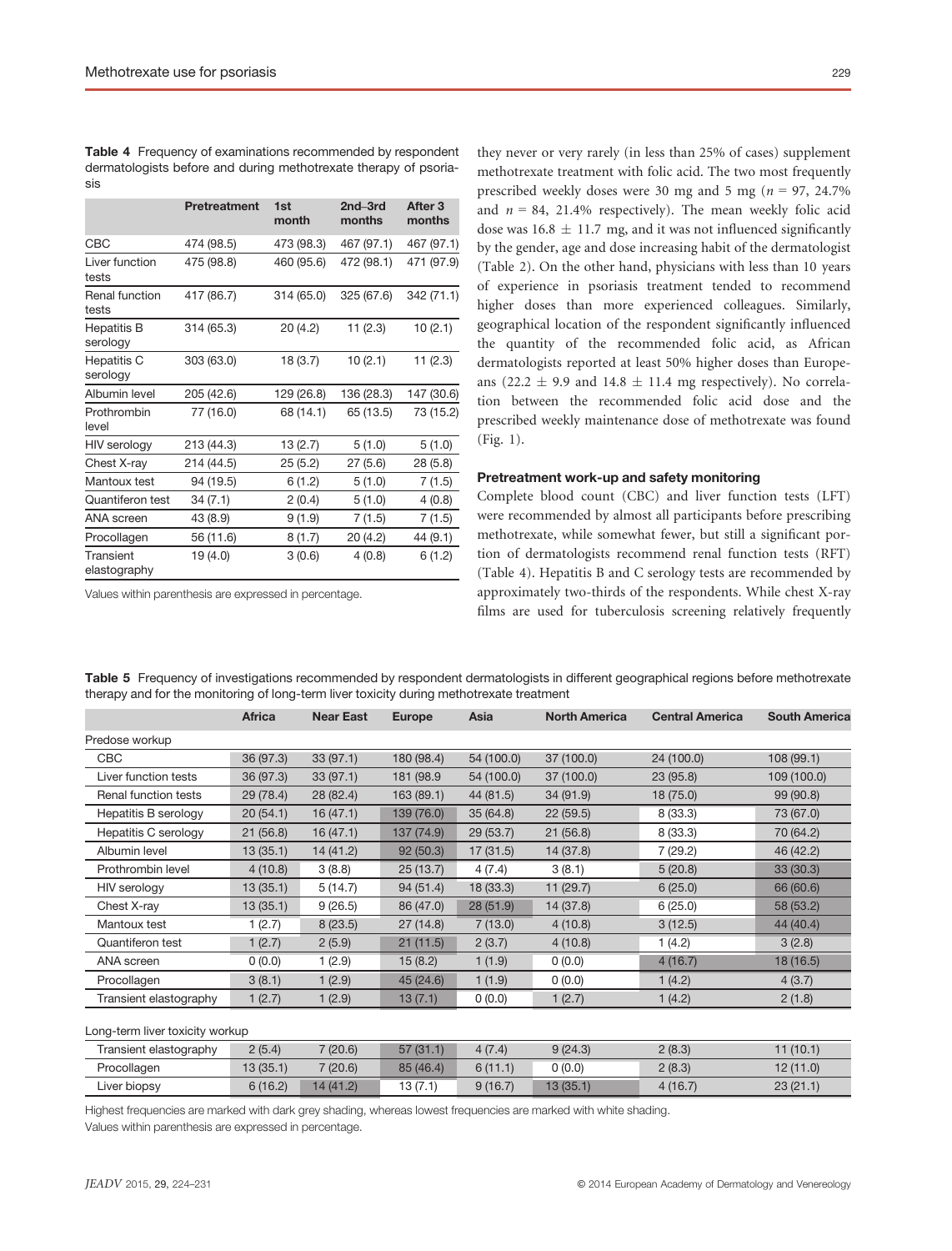$(n = 214, 44.5\%)$ , Mantoux and interferon release tests are not as widespread ( $n = 94$ , 19.5% and  $n = 34$ , 7.1% respectively). Similarly, the use of procollagen 3 amino terminal peptide (PIIIP) and transient elastography examinations, as well as antinuclear antibody (ANA) determinations, is limited ( $n = 56$ , 11.6%;  $n = 19, 4.0\%$ ;  $n = 43, 8.9\%$ , respectively). Almost half of the dermatologists recommended HIV screening and albumin level determination before starting methotrexate therapy  $(n = 213, 44.3\%$  and  $n = 205, 42.6\%$  respectively). While the frequency of dermatologists recommending CBC, LFT and RFT continues to be high during subsequent visits, only a few participant order viral hepatitis and HIV serology, chest X-ray, Mantoux test, interferon release assay or serum ANA titres. The percentages of respondents performing serum albumin and prothrombin level examinations on follow-up visits remained almost constant (Table 4).

Next, we subdivided the workup results according to the geographical location of the respondent dermatologists (Table 5). CBC, LFT and RFT were uniformly frequently recommended in the pretreatment workup. Hepatitis B and C serologic tests are part of routine examinations in Europe, as approximately threequarters of dermatologists perform the test; these tests are rarely ordered in Central America ( $n = 8$ , 33.3% for both tests). Interestingly, HIV testing, chest X-ray and Mantoux testing is most frequently ordered in South America, whereas interferon release assays, PIIIP measurement, and transient elastography examinations are performed mostly in Europe. It is also somewhat surprising that the use of ANA screening, PIIIP and transient elastography was rarely reported from North America.

Regarding the long-term monitoring of liver toxicity, transient elastography and PIIIP examinations were most popular among European dermatologists ( $n = 57$ , 31.1% and  $n = 85$ , 46.4%, respectively). Interestingly, while PIIIP determinations are not performed in North America, liver biopsy is relatively frequently recommended there and in the Near East ( $n = 14$ , 41.2% and  $n = 13$ , 35.1%, respectively). Liver biopsy is only performed occasionally in Europe ( $n = 13, 7.1\%$ ).

## **Discussion**

Although the number of respondents in this survey was high, their geographical distribution was not uniform. As the idea of this survey originated in Europe, it is not surprising that the contribution from European countries was highest. While in other regions the response rate was lower, we may still consider the results to be representative for the given area. It is likely that dermatologists with an interest in methotrexate treatment are probably overrepresented in this survey, and thus, the use of methotrexate in the total dermatological community is perhaps lower than calculated here. Nevertheless, despite all the drawbacks of the online survey approach, our results are the first to provide a global snapshot of methotrexate prescribing for psoriasis.

Several of the survey results were surprising. Generally, methotrexate doses were lower than those recommended by current guidelines.7,8 Approximately two-thirds of the dermatologists start with doses lower than or equal to 10 mg, and more than 40% of respondents prescribe 10 mg or lower doses for maintenance treatment. Interestingly, female dermatologists were found to be more conservative in choosing their starting dose; however, their maintenance strategy did not differ from that of male colleagues. A substantial portion of dermatologists ( $n =$ 187, 38.9%) do not consider cumulative dose an important factor in the decision of treatment continuation, suggesting that new tools for hepatotoxicity monitoring may change our approach to methotrexate treatment.

Perhaps the most interesting findings relate to the differences between geographical regions. It seems that the administration schedules are quite diverse. In Africa dermatologists start with high doses but maintenance doses are not as high in some geographical regions, and they tend to continue methotrexate treatment for shorter periods of time. North American based dermatologists recommend the highest maintenance and maximum weekly doses, as well as the highest maximum cumulative doses. The opposite occurs in Asia, where doses are at least 25% lower in every category. This may perhaps be due to a greater incidence of adverse effects in the Asian population: according to a recent report, more than 50% of patients treated with methotrexate in a psoriasis centre in Malaysia developed deranged liver transaminases, and almost 10% required MTX withdrawal due to hepatotoxicity.<sup>10</sup> Consequently, Asian-based dermatologists use increased caution when prescribing methotrexate. Another important factor to consider would be higher body mass index (BMI) in the USA and Europe compared to Asia (the average male BMI in the USA, France and Japan are 29, 25.55 and 23.7 respectively). Moreover, regulatory differences may also affect clinical practice in different regions. In any case, these results indicate that extrapolation of data from clinical trials performed in one geographical area to another carries significant risk. It is also interesting to note that more than one-third of African dermatologists principally prescribe intramuscular methotrexate, whereas subcutaneous use is almost exclusively limited to European countries.

According to our results, folic acid is generally prescribed by dermatologists in association with methotrexate therapy; however, dosing and scheduling are far from being uniform, as reported previously.11–<sup>13</sup> Weekly doses of folic acid are not dependent on the prescribed weekly maintenance dose of methotrexate. On the other hand, geography is again an important factor, as African dermatologists reported the use of significantly higher doses than colleagues from other regions.

While there are some common themes in predosing and follow-up workup examinations, such as liver and RFT and CBC, there are major differences as well. The relatively high frequency